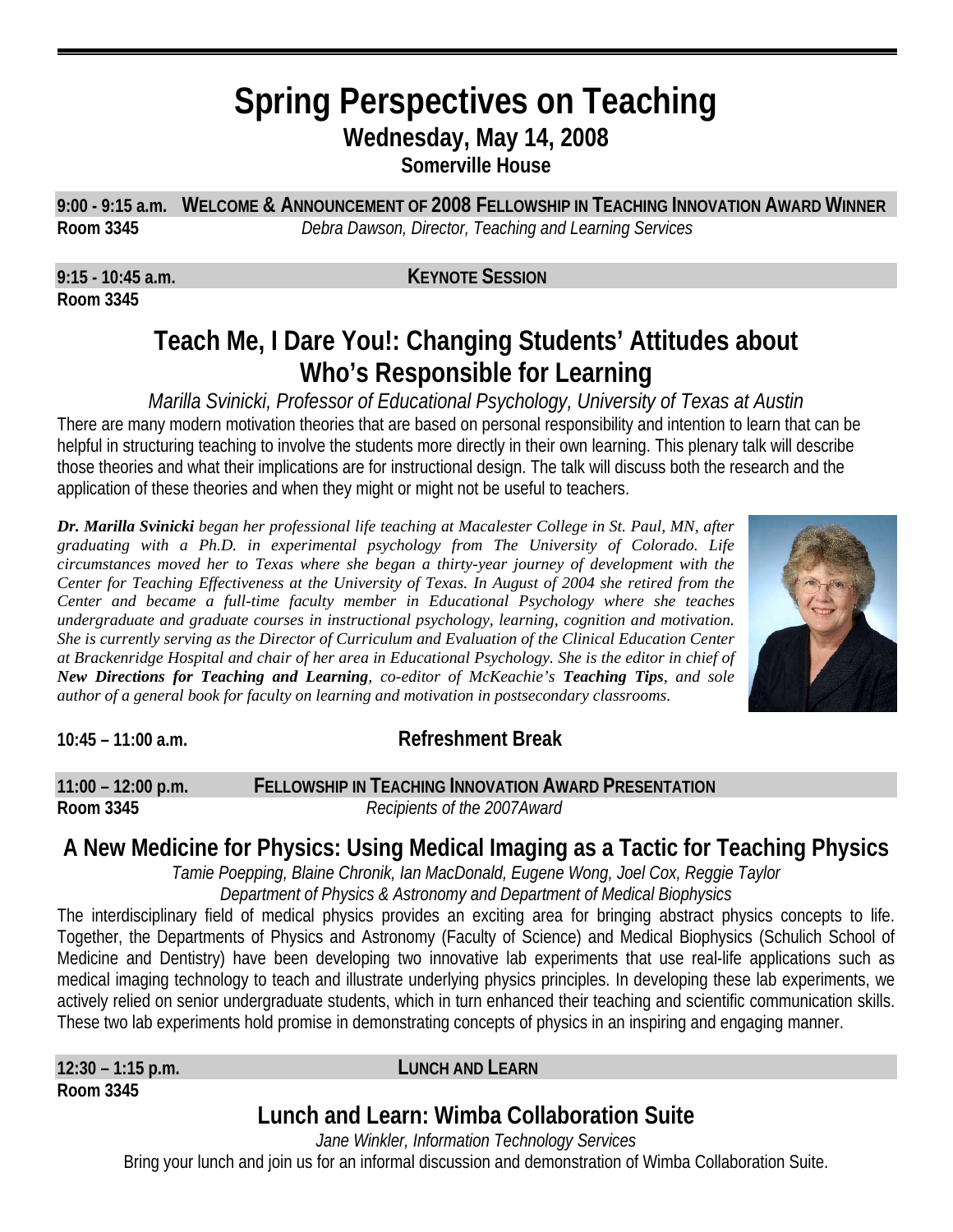# **Spring Perspectives on Teaching Wednesday, May 14, 2008**

**Somerville House**

#### **1:30 – 2:30 p.m. CONCURRENT SESSION A — CHOOSE ONE SESSION**

**Session A-1 — Room 3345**

L

#### **The Role of Supervisory Agreements in Graduate Education**

#### *Panelists: Carol Beynon, Graduate Studies; Stephen Sims, Graduate Studies; Nick Kuiper, Psychology*

Well-matched expectations, clearly stated, are the foundation of a successful supervisory relationship with graduate students. Written supervisory agreements can facilitate the understanding of the roles and responsibilities entailed in the relationship. Carol Beynon and Stephen Sims, Associate Deans from the Faculty of Graduate Studies, will present advantages and limitations of such agreements from their experiences mediating supervisor-supervisee conflicts. Nick Kuiper, Director of the Clinical Psychology Program, will discuss the use of supervisory agreements in the context of graduate professional training programs.

**Session A-2 — Room 3317**

#### **Developing Innovative Study Abroad Experiences**

*Facilitator: Jeff Tennant, International Programs Development Coordinator* 

*Panelists: Kim Baines, Chemistry; Ann Bossers, Occupational Therapy; Darwin Semotiuk, Kinesiology;* 

*Sandy Smeltzer, Information and Media Studies* 

The International Curriculum Fund has, since the 2007 competition, provided support for student travel to participate in curriculum-linked study abroad opportunities. This session gives a sampling of these innovative new developments in international education at Western as well as an opportunity for discussion of best practices in study abroad.

**2:30 – 2:45 p.m. Refreshment Break**

**2:45 – 4:00 p.m. CONCURRENT SESSION B — CHOOSE ONE SESSION**

**Session B-1 — Room 3345**

#### **Evaluating Oral Participation in Class**

#### *Facilitator: Nadine Le Gros, Teaching Support Centre*

*Panelists: Anthony Skelton, Philosophy; Graham Smith, Geography; Kim Solga, English*

Assigning marks for oral participation in classes can create enormous learning opportunities, but it can also privilege some students while penalizing others. How do you accommodate different learning styles? How do you document the marks to make the process transparent? Should there be a ceiling on class size when you mark oral participation? This panel session will highlight strategies for maximizing the benefit of oral participation marks and minimizing the drawbacks.

**Session B-2 — Room 3317**

#### **What to Do to Get Them Through: Supervising Graduate Student Writing**

*Johnston Miller, Writing Support Centre and Teaching Support Centre* 

Graduate students do not always enter programs as good writers, but with effective supervision, they can leave Western with improved writing skills. This session will review proactive and reactive strategies for improving the quality and quantity of your students' writing. We will discuss feedback techniques and review time-saving tips and resources.